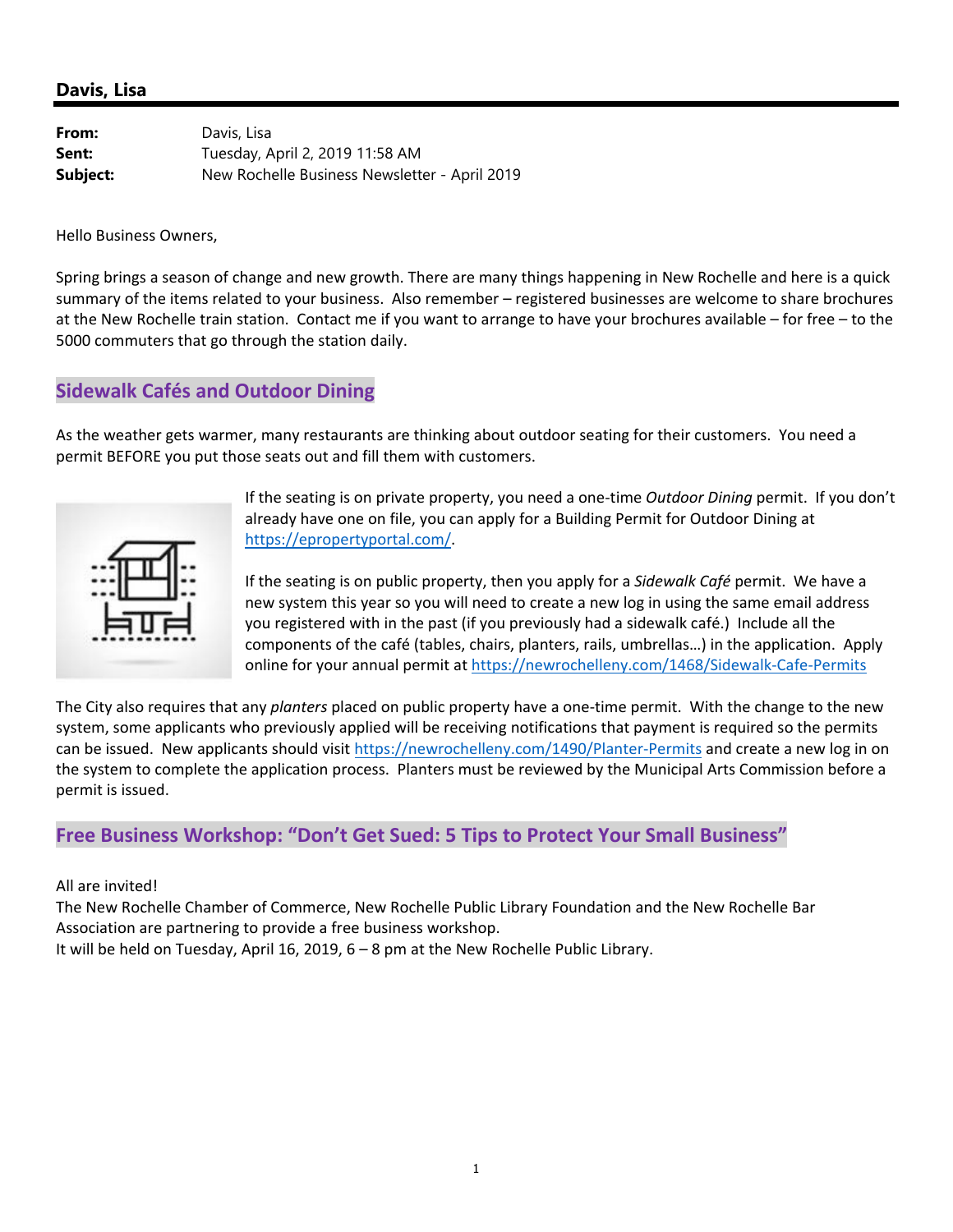

## **New Plastic Bag Legislation**

For your awareness… New York is set to become the second state in the nation to ban the use of plastic bags for retail sales. The ban, which is likely to be included in the 2019-20 budget, would begin next March. Several local papers have reported the high level information and details are forthcoming.

## **Upcoming Utility Work**

This is a notification about upcoming utility work in the downtown. The work will take place on Main Street between Echo Avenue and Pintard, but will be done in phases and stages. A number of contractors are involved including Suez (replacing water mains), Con Edison (gas mains) and City contractors working on the sanitary sewer lines. We anticipate rolling closures and detours during work hours, as well as parking restrictions in the work zones. We will make every effort to notify impacted areas through written notice from the utilities along with the City's robocalls/texts/emails but due to the nature of construction the timing of notification may be short. We appreciate your support and cooperation and will send along updates as needed.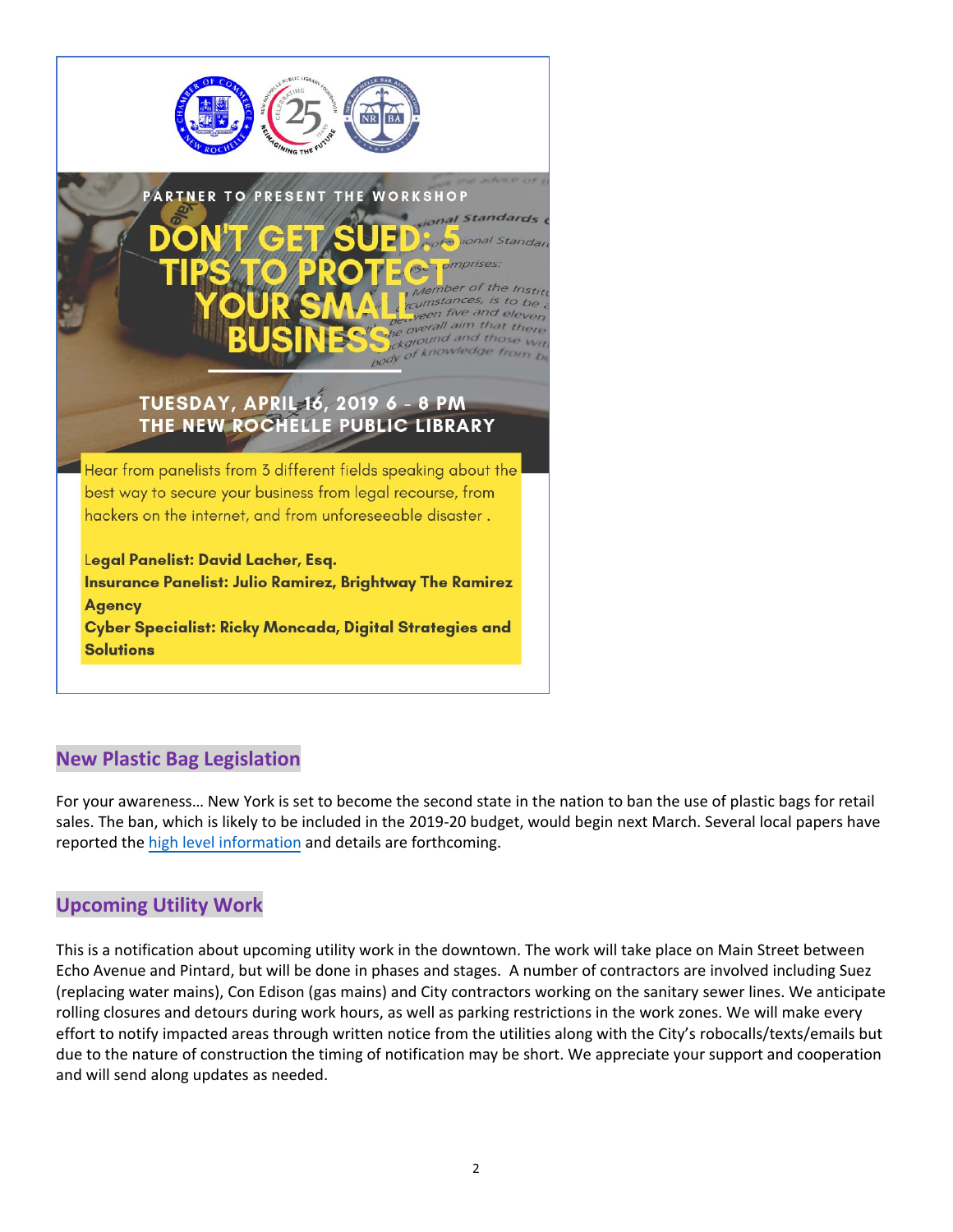In the Mayor's annual State of the City address, the importance of New Rochelle's business community came through loud and clear. One key message, "this will still be a city that respects its past, that celebrates its present, and that is excited by its future ." Full speech and photos are available here.

These 10 restaurants provided a fantastic variety of food options during the reception for the State of the City address on March 20, 2019. Check out the photos on Instagram and Facebook.



Three businesses were highlighted during the speech:

Brightway, The Ramirez Agency



**Encore ESports** 

Smoke & Spice



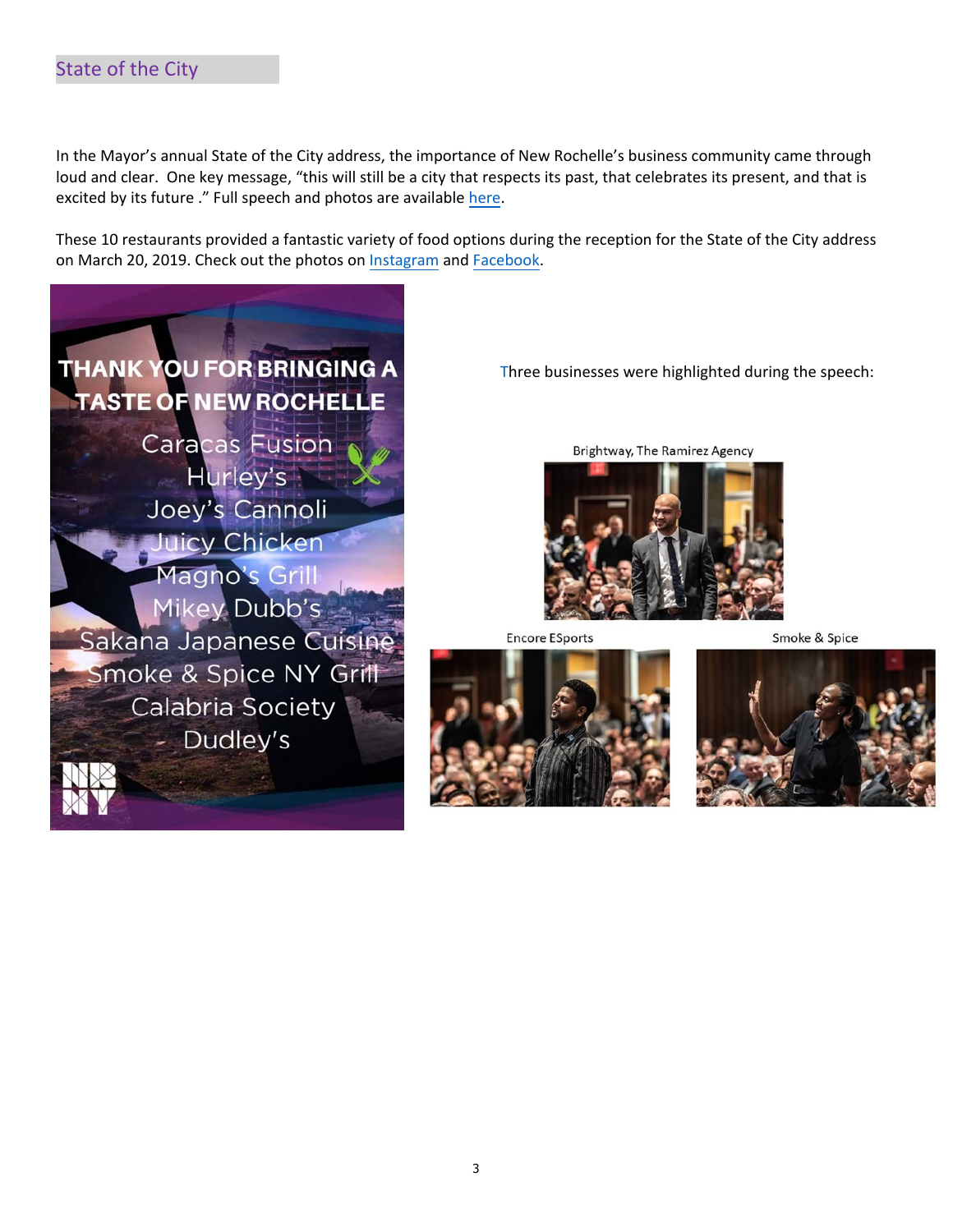And posters about businesses highlighted in the City's new videos decorated the walls: Visit ideallynewrochelle.com to see more.



# Businesses in the News

New Rochelle welcomes Joey's Cannoli to Division St.

Westchester Magazine: **Joey's Cannoli** in New Rochelle Has a Cannoli Café and Now Life Couldn't Be More **Perfect**